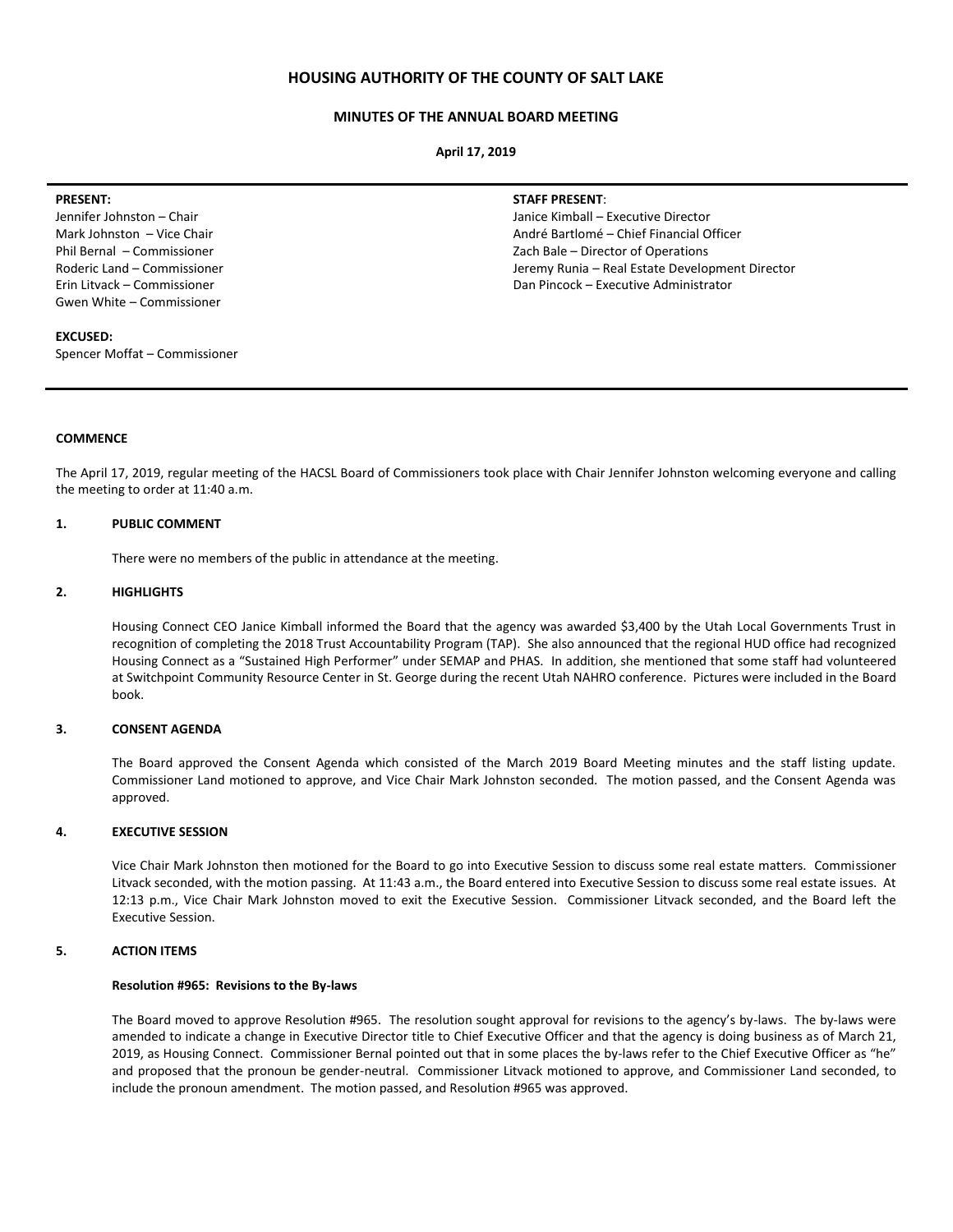#### **5. REBRAND**

CEO Janice Kimball said that the banner and stickers are now displayed and made the commissioners aware that the banner in the main office hallway has been set up. She indicated that there has been good progress on the website. COO Zach Bale added that the agency will work to set some hard (website) deadlines during the meeting planned for the next day and that the website team will do a "sprint" over the next two weeks to meet by department to get the respective pages finished. He also said that the team should have a good update by the next Board meeting on when the website will go live. With the soft launch for staff now in the past, Janice Kimball explained that Housing Connect management is looking to have a formal press release and provided a draft release for Board members to review. Housing Connect is working on a getting a vignette from Wilkinson & Ferrari to include into the release, as well as a quote from Mayor Wilson and another from Millcreek Mayor Jeff Silvestrini. Commissioner Litvack volunteered to assist with getting the quote from Mayor Wilson.

Janice Kimball told the Board that the agency is starting to reintroduce itself to some of the funding offices again (Taylorsville, West Valley City). She also mentioned that reaction to the name change, overall, has been positive. Zach Bale added that the rebrand has been smooth on the participant/tenant side and hasn't triggered a lot of confusion with them.

### 6. **CEO'S REPORT**

CEO Janice Kimball covered a number of issues in her report:

- budgets and applications: Housing Connect has been focused recently on budgets. The agency also completed and submitted 5 different Utah State Homeless applications containing a total of 130 attachments which took up a significant amount of staff time;
- homeless systems: COO Zach Bale is on the Salt Lake Valley Coalition to End Homelessness steering committee and summarized the issues and concerns which that committee is working through;
- Utah NAHRO: Housing Connect Public Housing Director Lori Pacheco did a really good job as Utah NAHRO chair, and last month's conference was a success. There were two development (training) tracks: maintenance tech training and director/board member leadership training;
- One of the takeaways from the Utah NAHRO conference: Board member job description. CEO Janice Kimball provided a draft description for Board members. She commented that this would be a helpful document to share with the County Mayor in terms of future Board members, especially regarding skill set;
- DC Legislative NAHRO conference: Commissioner Bernal, Housing Connect Public Housing Director and Utah NAHRO Chair Lori Pacheco, and CEO Janice Kimball attended the DC Legislative NAHRO conference last week. They were able to meet with staff from all Utah congressional districts and both senators' offices as part of the conference (April 7-9). Commissioner Bernal and Director Pacheco were able to briefly meet with Sen. Romney. HUD is trying to change the contractual relationships with housing authorities from formal contracts to grant agreements (Commissioner Litvack indicated that this is the trend among the Federal government). NAHRO is supporting efforts to oppose this change;
- First Step House/426 Apartments update: Things are going well. Kier Construction has been selected as the general contractor, and the goal is to start construction before the end of the year;
- Another takeaway from the conference: board training. There is a board requirement for a comprehensive training (as noted by the auditors last year), a link of which will be sent shortly to Board commissioners;
- Board members' contact information: It is a Utah Open Meeting Law requirement that Board members' names, contact telephone number, and contact e-mail address be published on the Utah Public Notice Website.

## **7. COMMISSIONERS INPUT**

Commissioner Bernal provided feedback on the Utah NAHRO and the NAHRO (DC) Legislative conferences and also briefly mentioned the June Regional NAHRO conference in Billings, Montana (June 17-19). There was a discussion about relevant conferences for commissioners to attend. Commissioner Bernal offered to check with his contacts at NAHRO regarding the commissioners training which NAHRO usually offers at its Summer and national (Fall) conferences.

## **8. MONITORING REPORTS**

In March, the agency received a HOPWA monitoring letter from Salt Lake City, where the City raised one concern and one finding regarding its January 30 site visit. On April 12, Housing Connect sent a response, informing the City of the revisions to its policies which the Board will be asked to approve in May in order to be in compliance. The Board was also informed that Housing Connect has been recommended for a \$75,000 increase in HOPWA funding.